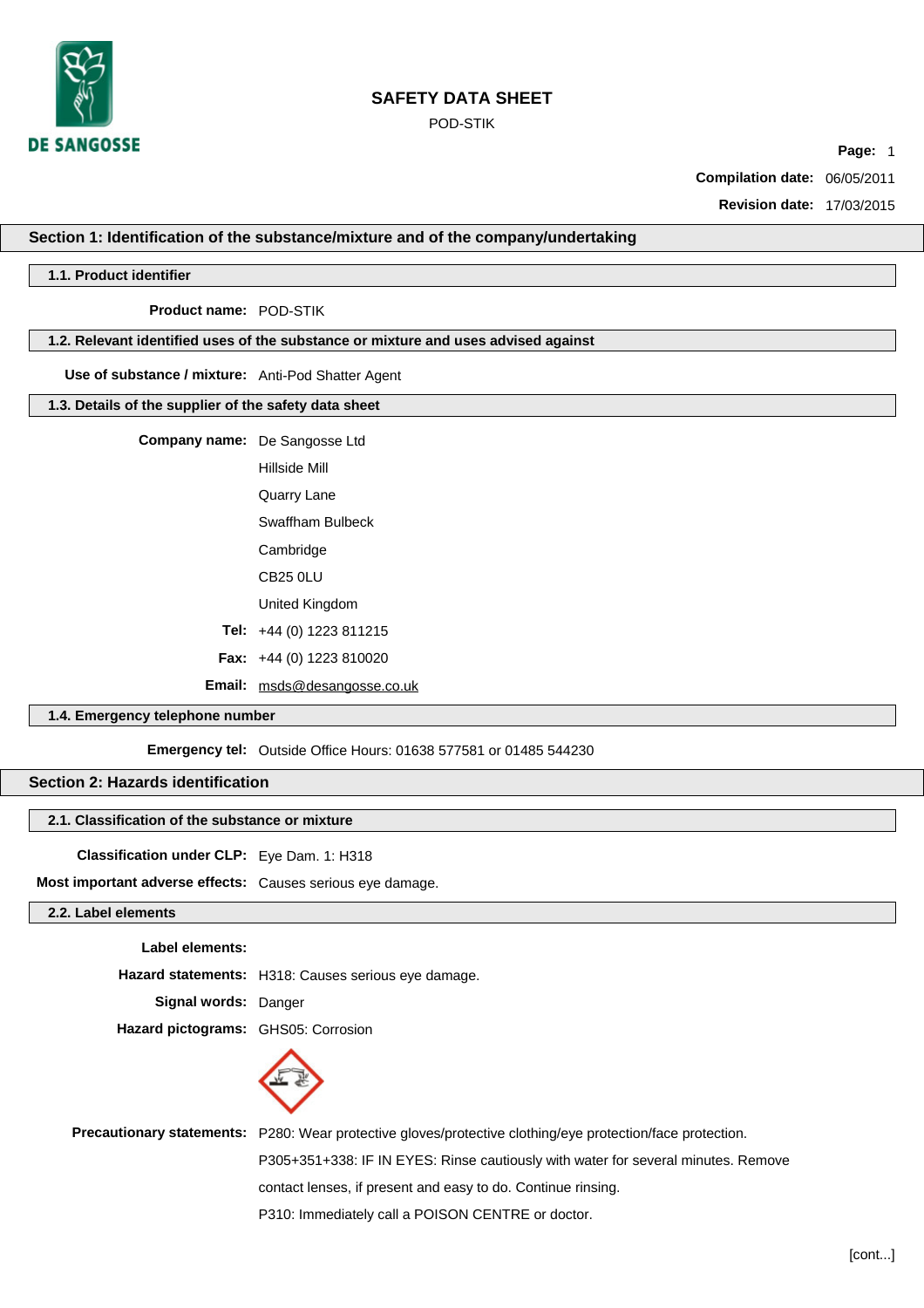## POD-STIK

**Page:** 2

## **2.3. Other hazards**

**PBT:** This product is not identified as a PBT/vPvB substance.

## **Section 3: Composition/information on ingredients**

## **3.2. Mixtures**

**Hazardous ingredients:**

ALCOHOLS, C9-C11, ETHOXYLATE

| <b>EINECS</b> | CAS        | 'WEL<br>PBT | <b>CLP Classification</b>            | Percent |
|---------------|------------|-------------|--------------------------------------|---------|
| 614-482-0     | 68439-46-3 | -           | Acute Tox. 4: H302; Eye Dam. 1: H318 | 1-10%   |

## **Section 4: First aid measures**

| 4.1. Description of first aid measures                                          |                                                                                                        |  |
|---------------------------------------------------------------------------------|--------------------------------------------------------------------------------------------------------|--|
|                                                                                 | Skin contact: Remove all contaminated clothes and footwear immediately unless stuck to skin. Wash      |  |
|                                                                                 | immediately with plenty of soap and water.                                                             |  |
| Eye contact:                                                                    | Bathe the eye with running water for 15 minutes. Transfer to hospital for specialist                   |  |
|                                                                                 | examination.                                                                                           |  |
|                                                                                 | Ingestion: Wash out mouth with water. Do not induce vomiting. If conscious, give half a litre of water |  |
|                                                                                 | to drink immediately. Consult a doctor.                                                                |  |
|                                                                                 | Inhalation: Remove casualty from exposure ensuring one's own safety whilst doing so.                   |  |
|                                                                                 | 4.2. Most important symptoms and effects, both acute and delayed                                       |  |
|                                                                                 | <b>Skin contact:</b> There may be irritation and redness at the site of contact.                       |  |
|                                                                                 | Eye contact: There may be pain and redness. The eyes may water profusely. There may be severe          |  |
|                                                                                 | pain. The vision may become blurred. May cause permanent damage.                                       |  |
|                                                                                 | Ingestion: There may be soreness and redness of the mouth and throat. Nausea and stomach               |  |
|                                                                                 | pain may occur.                                                                                        |  |
|                                                                                 | <b>Inhalation:</b> There may be irritation of the throat with a feeling of tightness in the chest.     |  |
|                                                                                 | Delayed / immediate effects: Immediate effects can be expected after short-term exposure.              |  |
| 4.3. Indication of any immediate medical attention and special treatment needed |                                                                                                        |  |
|                                                                                 | Immediate / special treatment: Eye bathing equipment should be available on the premises.              |  |
| <b>Section 5: Fire-fighting measures</b>                                        |                                                                                                        |  |
| ---------                                                                       |                                                                                                        |  |

**5.1. Extinguishing media**

**Extinguishing media:** Suitable extinguishing media for the surrounding fire should be used. Use water spray

to cool containers.

## **5.2. Special hazards arising from the substance or mixture**

**Exposure hazards:** In combustion emits toxic fumes.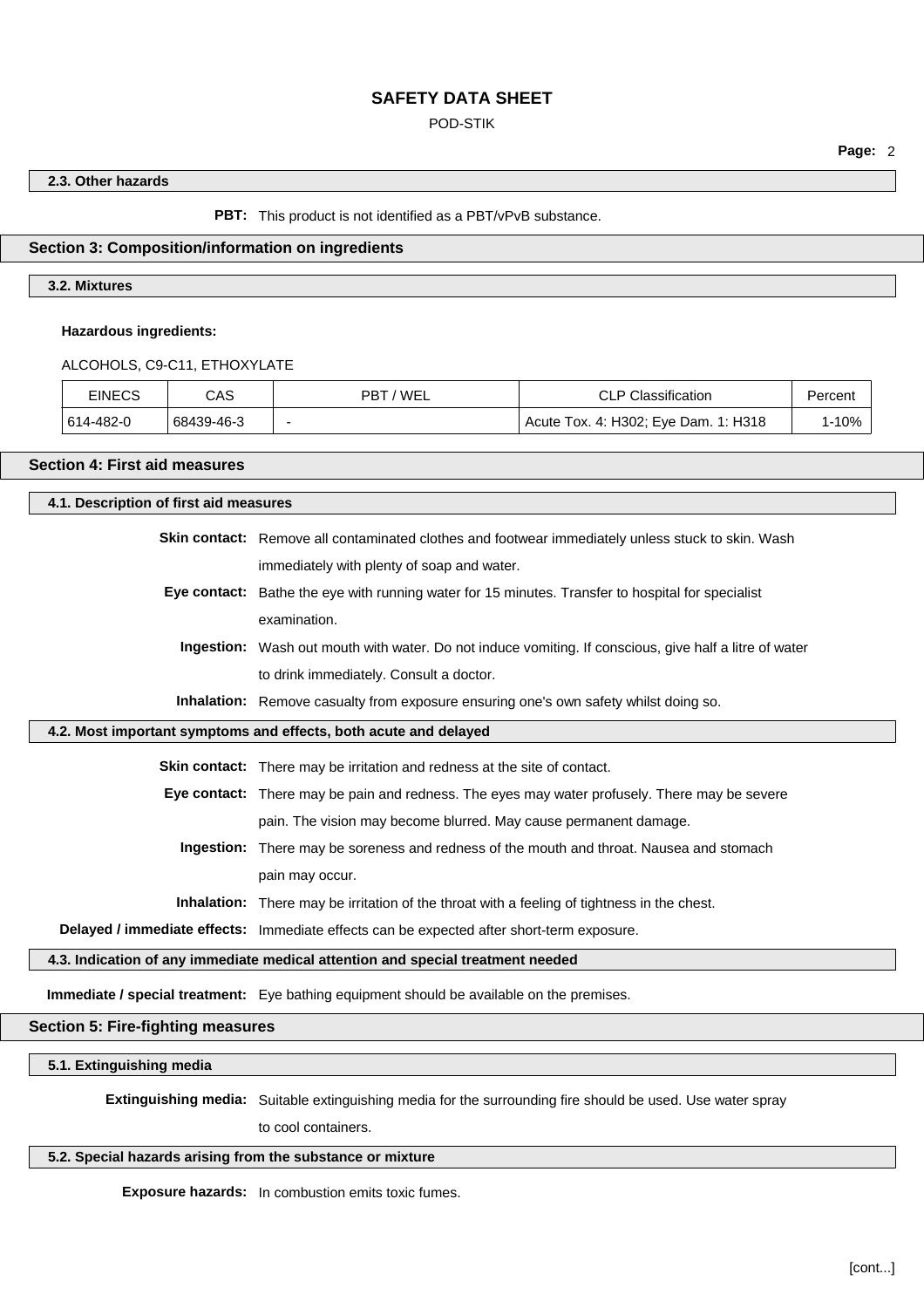### POD-STIK

#### **5.3. Advice for fire-fighters**

**Advice for fire-fighters:** Wear self-contained breathing apparatus. Wear protective clothing to prevent contact

with skin and eyes.

### **Section 6: Accidental release measures**

## **6.1. Personal precautions, protective equipment and emergency procedures**

**Personal precautions:** Mark out the contaminated area with signs and prevent access to unauthorised

personnel. Do not attempt to take action without suitable protective clothing - see section

8 of SDS. Turn leaking containers leak-side up to prevent the escape of liquid.

**6.2. Environmental precautions**

**Environmental precautions:** Do not discharge into drains or rivers. Contain the spillage using bunding.

#### **6.3. Methods and material for containment and cleaning up**

**Clean-up procedures:** Absorb into dry earth or sand. Transfer to a closable, labelled salvage container for

disposal by an appropriate method.

## **6.4. Reference to other sections**

**Reference to other sections:** Refer to section 8 of SDS.

## **Section 7: Handling and storage**

### **7.1. Precautions for safe handling**

**Handling requirements:** Avoid direct contact with the substance. Ensure there is sufficient ventilation of the area.

Avoid the formation or spread of mists in the air.

### **7.2. Conditions for safe storage, including any incompatibilities**

**Storage conditions:** Store in cool, well ventilated area. Keep container tightly closed.

**Suitable packaging:** Must only be kept in original packaging.

**Storage quantity limits:** -

## **7.3. Specific end use(s)**

**Specific end use(s):** No data available.

### **Section 8: Exposure controls/personal protection**

**8.1. Control parameters**

**Workplace exposure limits:** No data available.

**DNEL/PNEC Values**

**DNEL / PNEC** No data available.

#### **8.2. Exposure controls**

**Engineering measures:** Ensure there is sufficient ventilation of the area.

**Respiratory protection:** Respiratory protection not required.

**Hand protection:** Impermeable gloves.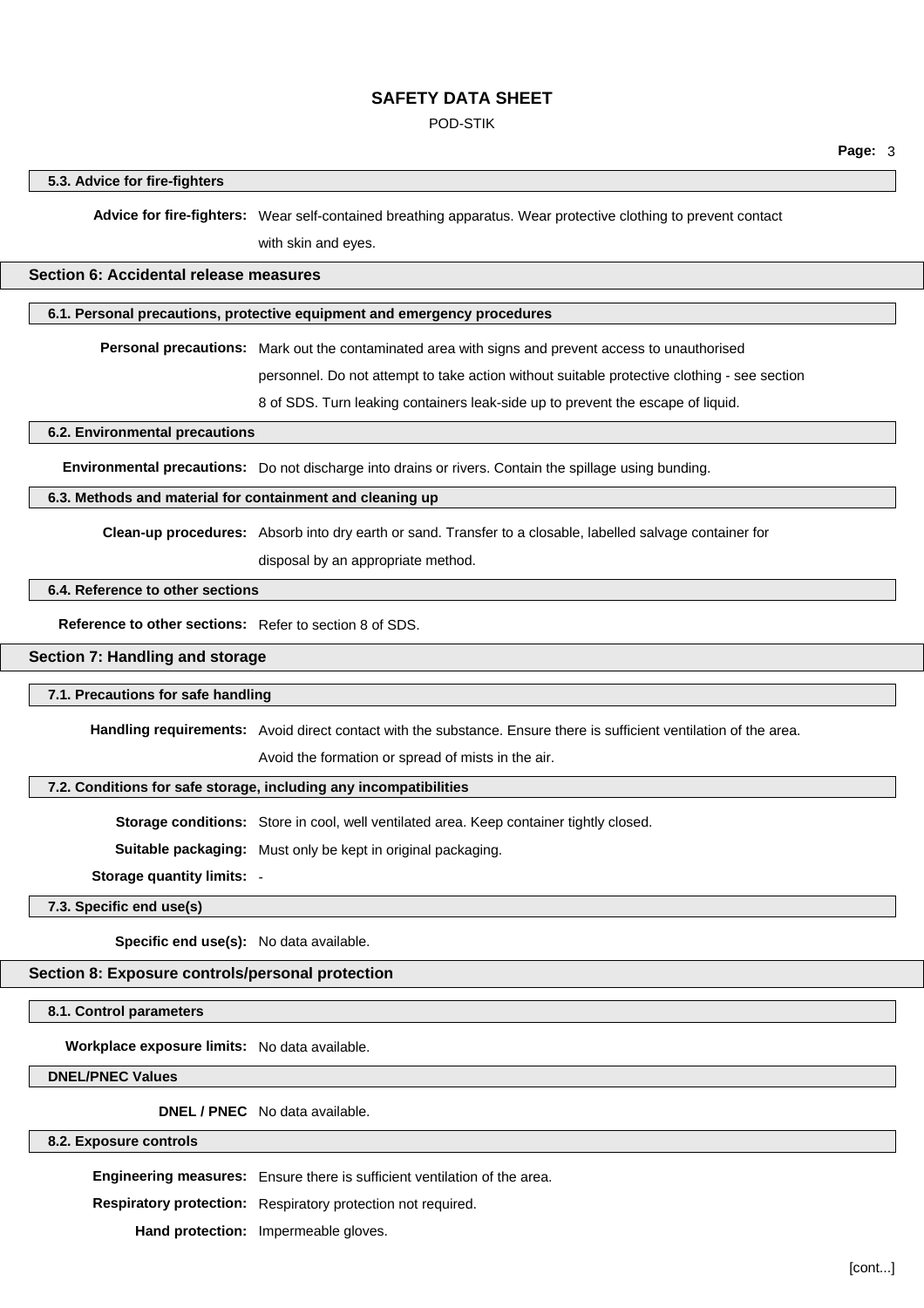POD-STIK

**Page:** 4

**Eye protection:** Face-shield. Ensure eye bath is to hand.

**Skin protection:** Protective clothing.

## **Section 9: Physical and chemical properties**

## **9.1. Information on basic physical and chemical properties**

| <b>Colour: White</b><br><b>Odour:</b> Characteristic odour<br><b>Evaporation rate: Negligible</b><br><b>Oxidising:</b> Non-oxidising (by EC criteria)<br><b>Solubility in water:</b> Miscible in all proportions<br>Viscosity: Slightly viscous<br>Kinematic viscosity: No Data<br><b>Boiling point/range°C: 100</b><br>Melting point/range°C: Not applicable.<br><b>Flammability limits %: lower:</b> Not applicable.<br>upper: Not applicable.<br>Flash point°C: >60 (Non-Flammable)<br>Part.coeff. n-octanol/water: Not applicable.<br>Autoflammability°C: Not applicable.<br>Vapour pressure: Not applicable.<br><b>Relative density: 1.00 - 1.02</b><br>$pH: 7.0 - 9.0$<br><b>VOC g/I:</b> Not applicable. | <b>State: Liquid</b> |  |  |
|-----------------------------------------------------------------------------------------------------------------------------------------------------------------------------------------------------------------------------------------------------------------------------------------------------------------------------------------------------------------------------------------------------------------------------------------------------------------------------------------------------------------------------------------------------------------------------------------------------------------------------------------------------------------------------------------------------------------|----------------------|--|--|
|                                                                                                                                                                                                                                                                                                                                                                                                                                                                                                                                                                                                                                                                                                                 |                      |  |  |
|                                                                                                                                                                                                                                                                                                                                                                                                                                                                                                                                                                                                                                                                                                                 |                      |  |  |
|                                                                                                                                                                                                                                                                                                                                                                                                                                                                                                                                                                                                                                                                                                                 |                      |  |  |
|                                                                                                                                                                                                                                                                                                                                                                                                                                                                                                                                                                                                                                                                                                                 |                      |  |  |
|                                                                                                                                                                                                                                                                                                                                                                                                                                                                                                                                                                                                                                                                                                                 |                      |  |  |
|                                                                                                                                                                                                                                                                                                                                                                                                                                                                                                                                                                                                                                                                                                                 |                      |  |  |
|                                                                                                                                                                                                                                                                                                                                                                                                                                                                                                                                                                                                                                                                                                                 |                      |  |  |
|                                                                                                                                                                                                                                                                                                                                                                                                                                                                                                                                                                                                                                                                                                                 |                      |  |  |
|                                                                                                                                                                                                                                                                                                                                                                                                                                                                                                                                                                                                                                                                                                                 |                      |  |  |
|                                                                                                                                                                                                                                                                                                                                                                                                                                                                                                                                                                                                                                                                                                                 |                      |  |  |
|                                                                                                                                                                                                                                                                                                                                                                                                                                                                                                                                                                                                                                                                                                                 |                      |  |  |
|                                                                                                                                                                                                                                                                                                                                                                                                                                                                                                                                                                                                                                                                                                                 |                      |  |  |
|                                                                                                                                                                                                                                                                                                                                                                                                                                                                                                                                                                                                                                                                                                                 |                      |  |  |

**9.2. Other information**

**Other information:** Not applicable.

## **Section 10: Stability and reactivity**

**10.1. Reactivity**

**Reactivity:** Stable under recommended transport or storage conditions.

**10.2. Chemical stability**

**Chemical stability:** Stable under normal conditions.

### **10.3. Possibility of hazardous reactions**

**Hazardous reactions:** Hazardous reactions will not occur under normal transport or storage conditions.

Decomposition may occur on exposure to conditions or materials listed below.

**10.4. Conditions to avoid**

**Conditions to avoid:** Heat.

**10.5. Incompatible materials**

**Materials to avoid:** Strong acids.

**10.6. Hazardous decomposition products**

**Haz. decomp. products:** In combustion emits toxic fumes.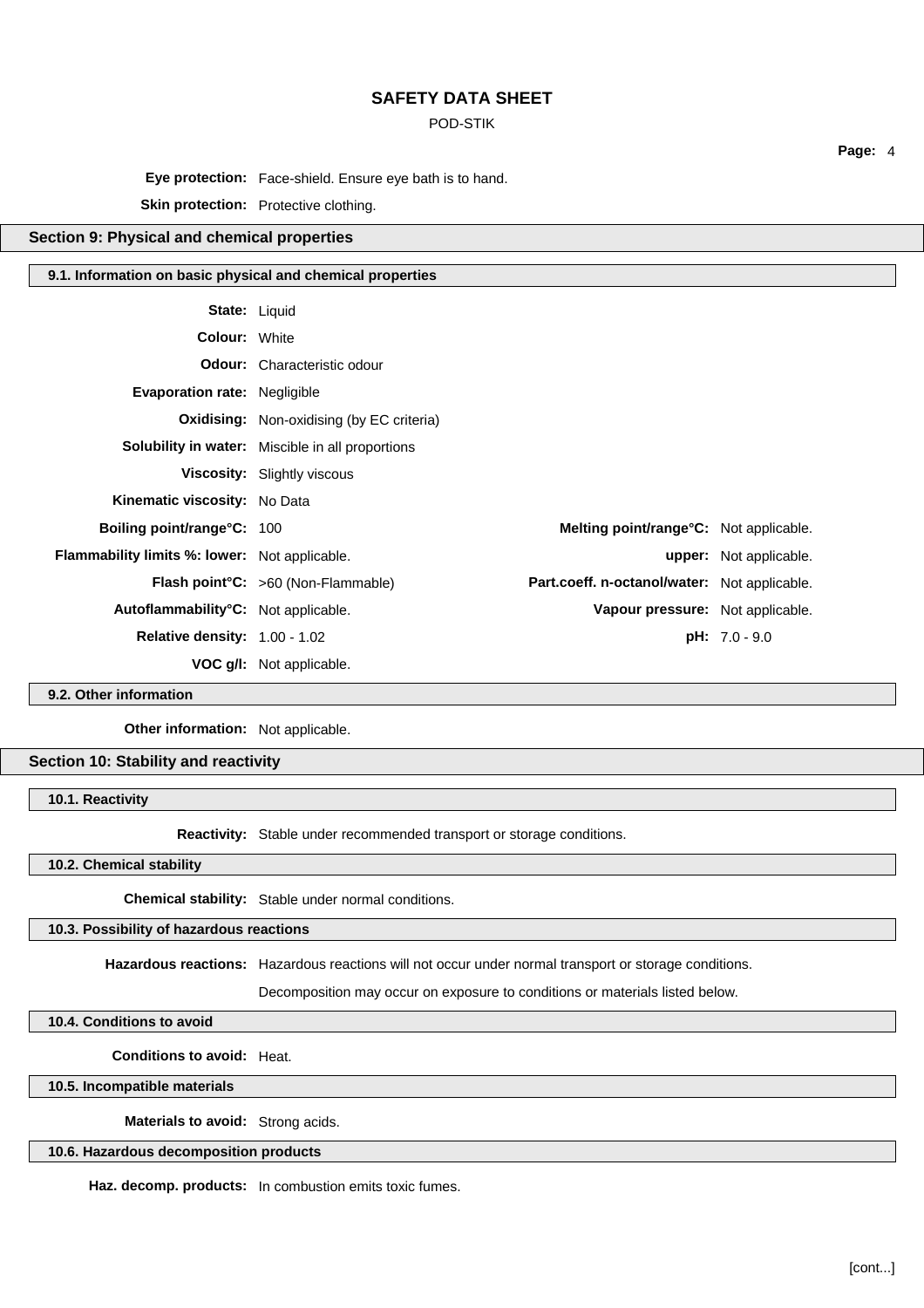## POD-STIK

**Page:** 5

### **Section 11: Toxicological information**

### **11.1. Information on toxicological effects**

### **Hazardous ingredients:**

#### **ALCOHOLS, C9-C11, ETHOXYLATE**

| חרי<br>RMA | RA <sup>T</sup> | LD50 | 2000  | mg/kg<br>- 11 |
|------------|-----------------|------|-------|---------------|
| ' ORAL     | `RA.            | LD50 | .2000 | mg/kg         |
|            |                 | ___  | . u   |               |

#### **Relevant hazards for substance:**

| ⊓azaru                        | रoute       | <b>Basis</b>                    |
|-------------------------------|-------------|---------------------------------|
| Serious eye damage/irritation | $OP^{\tau}$ | calculated<br>nus.<br>חר<br>zar |

## **Symptoms / routes of exposure**

**Skin contact:** There may be irritation and redness at the site of contact.

- **Eye contact:** There may be pain and redness. The eyes may water profusely. There may be severe pain. The vision may become blurred. May cause permanent damage.
	- **Ingestion:** There may be soreness and redness of the mouth and throat. Nausea and stomach pain may occur.

**Inhalation:** There may be irritation of the throat with a feeling of tightness in the chest.

**Delayed / immediate effects:** Immediate effects can be expected after short-term exposure.

## **Section 12: Ecological information**

**12.1. Toxicity**

#### **Hazardous ingredients:**

#### **ALCOHOLS, C9-C11, ETHOXYLATE**

| ) W<br>INRO<br>1 ROUT<br>mykiss<br>: )ncorhvnchus | 96F<br>ור |  |
|---------------------------------------------------|-----------|--|
|                                                   |           |  |

**12.2. Persistence and degradability**

**Persistence and degradability:** Biodegradable.

**12.3. Bioaccumulative potential**

**Bioaccumulative potential:** No bioaccumulation potential.

**12.4. Mobility in soil**

**Mobility:** Readily absorbed into soil.

## **12.5. Results of PBT and vPvB assessment**

**PBT identification:** This product is not identified as a PBT/vPvB substance.

**12.6. Other adverse effects**

**Other adverse effects:** Negligible ecotoxicity.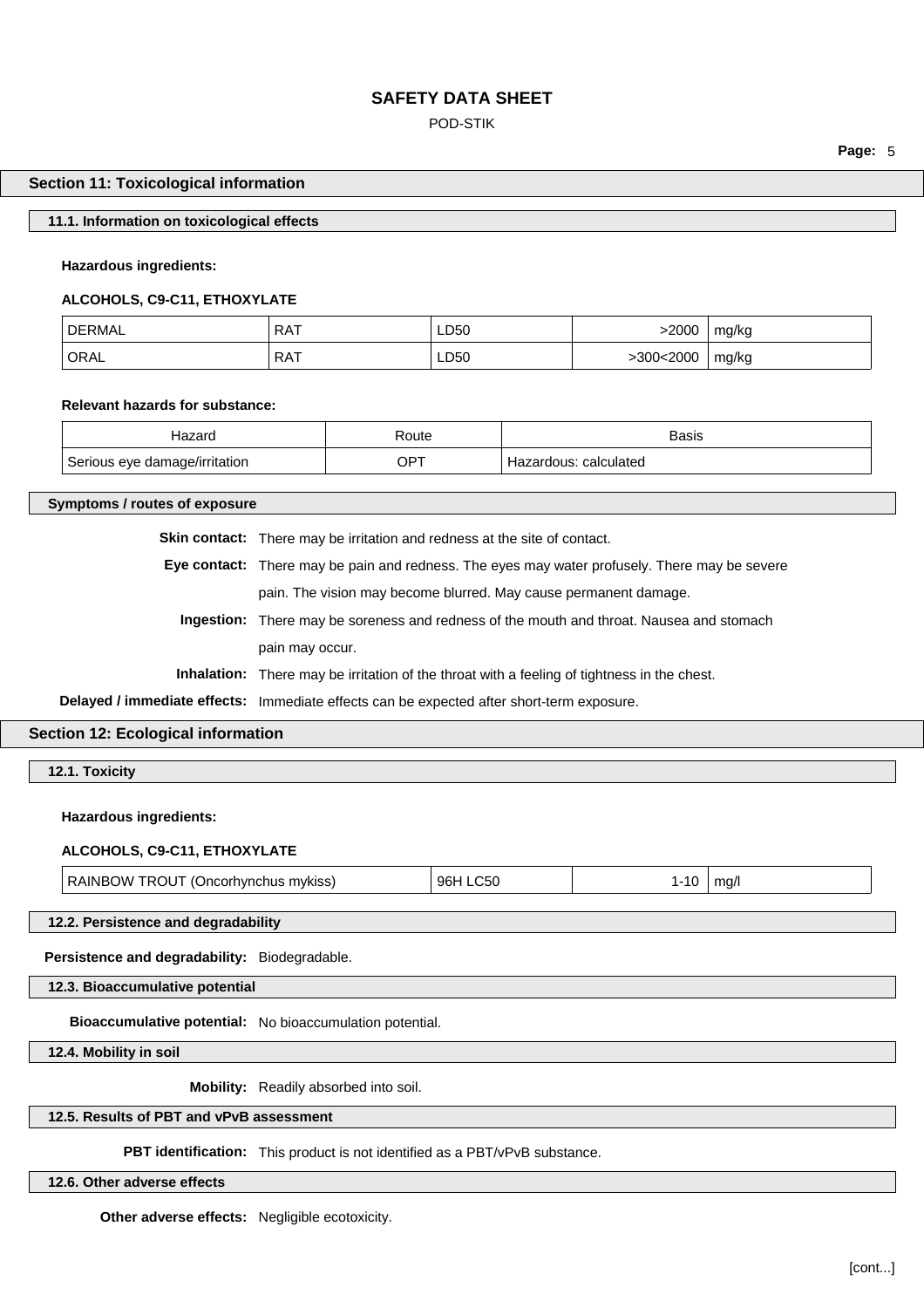POD-STIK

**Page:** 6

## **Section 13: Disposal considerations**

r

| 13.1. Waste treatment methods               |                                                                                                                      |  |
|---------------------------------------------|----------------------------------------------------------------------------------------------------------------------|--|
|                                             | <b>Disposal operations:</b> Transfer to a suitable container and arrange for collection by specialised disposal      |  |
|                                             | company.                                                                                                             |  |
| <b>Recovery operations:</b> Not applicable. |                                                                                                                      |  |
| Waste code number: -                        |                                                                                                                      |  |
|                                             | <b>Disposal of packaging:</b> Dispose of in a regulated landfill site or other method for hazardous or toxic wastes. |  |
|                                             | <b>NB:</b> The user's attention is drawn to the possible existence of regional or national                           |  |
|                                             | regulations regarding disposal.                                                                                      |  |
| Section 14: Transport information           |                                                                                                                      |  |

#### **Section 14: Transport information**

**Transport class:** This product does not require a classification for transport.

## **Section 15: Regulatory information**

## **15.1. Safety, health and environmental regulations/legislation specific for the substance or mixture**

**Specific regulations:** Not applicable.

**15.2. Chemical Safety Assessment**

## **Section 16: Other information**

| <b>Other information</b>                                 |                                                                                                        |
|----------------------------------------------------------|--------------------------------------------------------------------------------------------------------|
|                                                          | Other information: This safety data sheet is prepared in accordance with Commission Regulation (EU) No |
|                                                          | 453/2010.                                                                                              |
|                                                          | * indicates text in the SDS which has changed since the last revision.                                 |
| Phrases used in s.2 and s.3: H302: Harmful if swallowed. |                                                                                                        |
|                                                          | H318: Causes serious eye damage.                                                                       |
|                                                          | Legend to abbreviations: PNEC = predicted no effect concentration                                      |
|                                                          | DNEL = derived no effect level                                                                         |
|                                                          | $LD50 = median$ lethal dose                                                                            |
|                                                          | $LC50$ = median lethal concentration                                                                   |
|                                                          | EC50 = median effective concentration                                                                  |
|                                                          | IC50 = median inhibitory concentration                                                                 |
|                                                          | $dw = dry$ weight                                                                                      |
|                                                          | $bw = body weight$                                                                                     |
|                                                          | $cc = closed cup$                                                                                      |
|                                                          | $oc = open cup$                                                                                        |
|                                                          | $MUS = mouse$                                                                                          |
|                                                          | $GPG =$ guinea pig                                                                                     |
|                                                          | $RBT = rabbit$                                                                                         |
|                                                          | $HAM = hamster$                                                                                        |